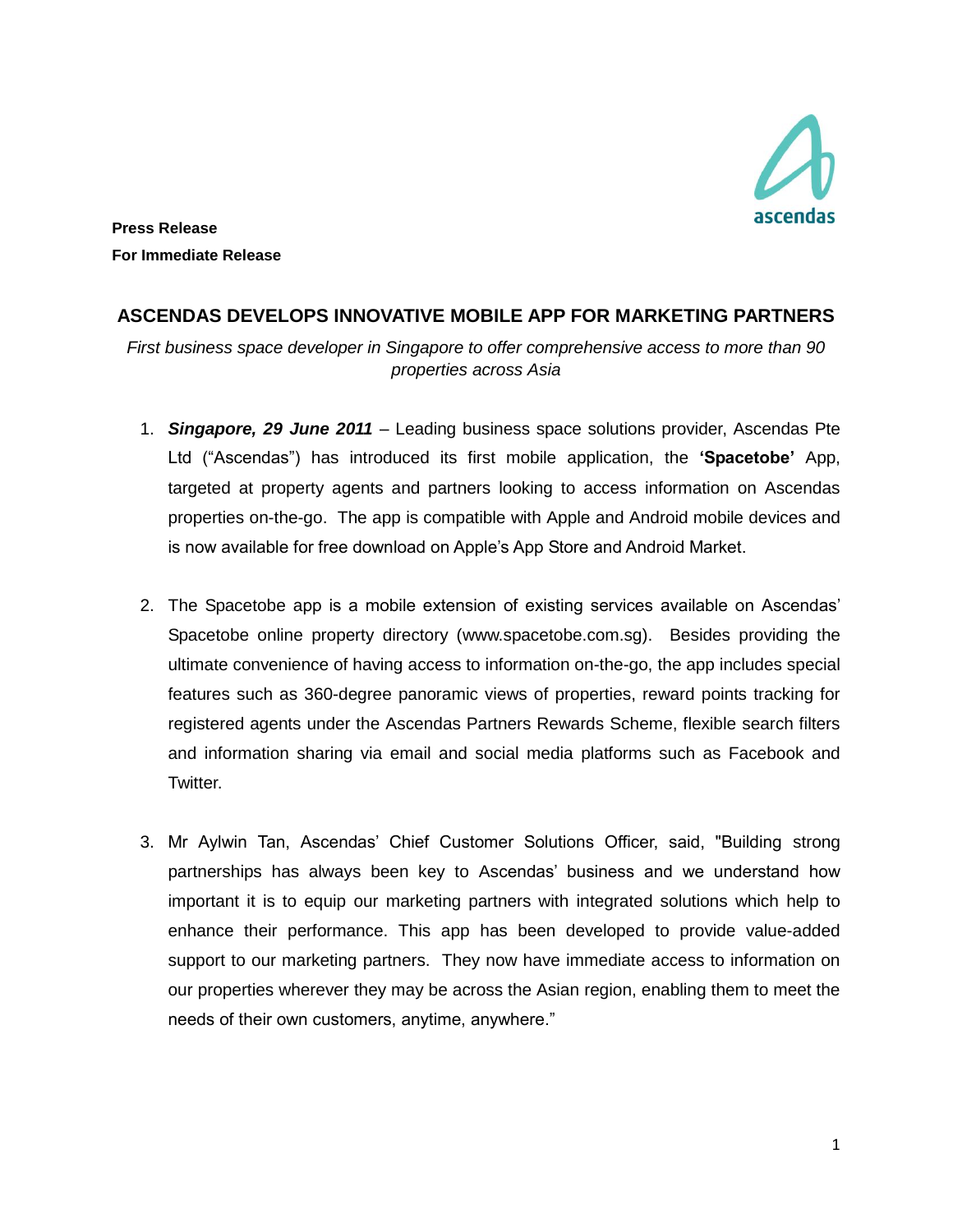- 4. Besides enhanced efficiency, the Spacetobe app eliminates the need for excessive paper usage involving brochures and marketing materials, an environmentally-friendly outcome of harnessing the benefits of modern technology.
- 5. "Technology is changing the way we do business. We recognise the need to step up our offerings and deliver efficient and timely service to our partners and customers," Mr Tan added.
- 6. The Spacetobe app was launched this evening, when more than 140 agents and partners were treated to a video tour of the mobile app, followed by a private screening of *Transformers 3: The Dark Moon*.
- 7. For more information, please refer to the following link: **www.spacetobe.com.sg/mobileapp/**

-END-

*For media queries, please contact:* Ms Sarah Wong Manager Group Communications Ascendas Pte Ltd DDI: +65 6508 8649 Mobile: +65 9795 0859 Email: [sarah.wong@ascendas.com](mailto:sarah.wong@ascendas.com)

## **About Ascendas [\(www.ascendas.com\)](http://www.ascendas.com/)**

Ascendas is Asia's leading provider of business space solutions with key markets in Singapore, China, India, South Korea and the Philippines. Based in Singapore, Ascendas has built a strong regional presence and serves a global clientele of over 1,800 customers.